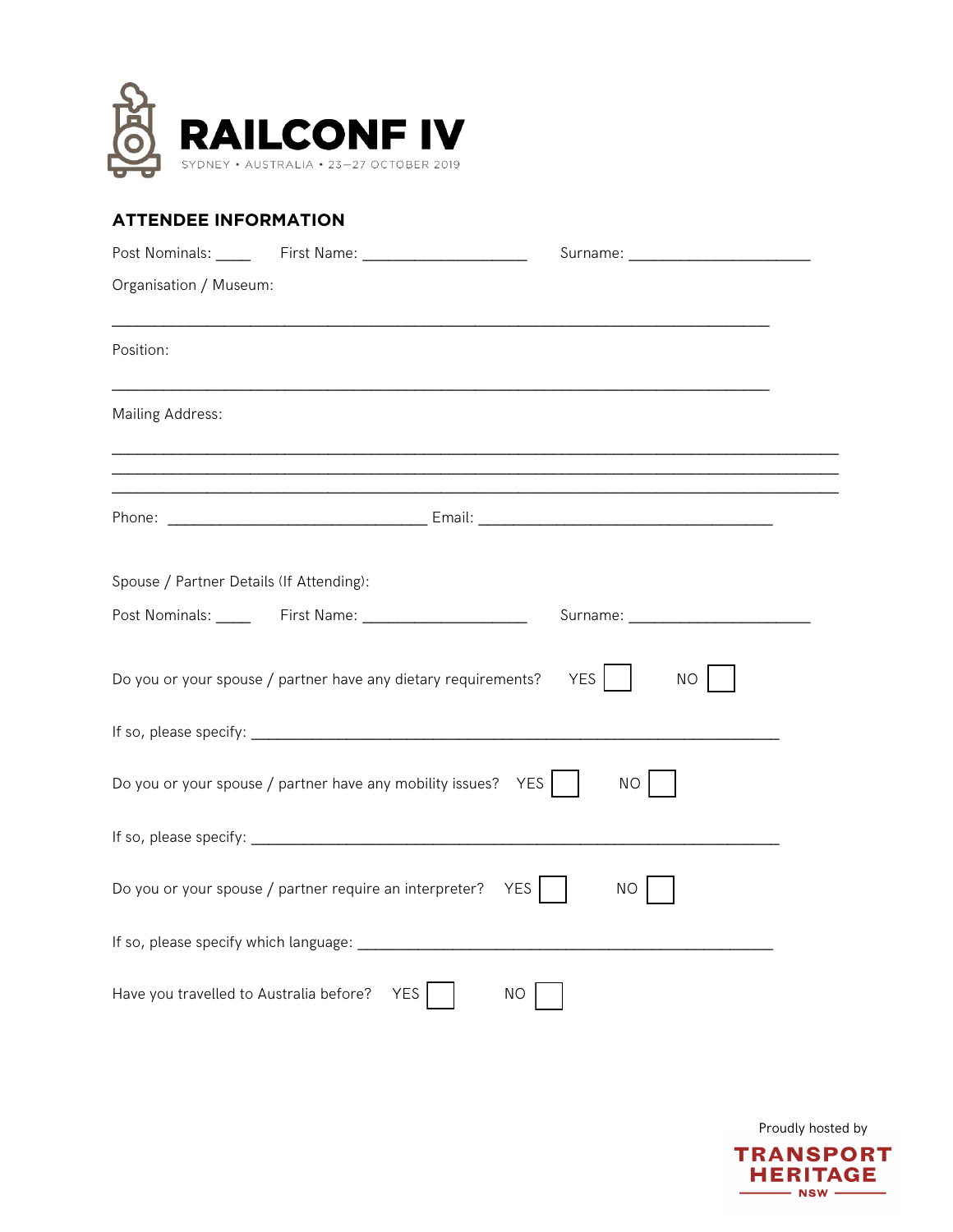## **PROGRAM INFORMATION**

The Rail Conf IV program is outlined as follows. Please indicate which activities you and your spouse / partner intend to participate in.

|                                                                                                                                                                                                                                        | Delegate Attendance                                | Spouse / Partner<br>Attendance                     |  |  |  |
|----------------------------------------------------------------------------------------------------------------------------------------------------------------------------------------------------------------------------------------|----------------------------------------------------|----------------------------------------------------|--|--|--|
| 23 October<br>Steam train journey to the NSW Rail<br>$\bullet$<br>Museum, incorporating tour and<br>welcome reception                                                                                                                  | <b>YES</b><br>NO                                   | YES<br><b>NO</b>                                   |  |  |  |
| 24 October<br>Business session at Museum of Applied<br>$\bullet$<br>Arts & Sciences<br>Informal dinner and city sightseeing by<br>$\bullet$<br>vintage bus with fellow delegates                                                       | <b>YES</b><br><b>NO</b><br>YES<br><b>NO</b>        | <b>YES</b><br><b>NO</b><br><b>YES</b><br><b>NO</b> |  |  |  |
| 25 October<br>Business session at Museum of Applied<br>$\bullet$<br>Arts & Sciences<br>Mortuary Station and historic dining car<br>$\bullet$<br>experience                                                                             | <b>YES</b><br><b>NO</b><br><b>YES</b><br><b>NO</b> | <b>YES</b><br><b>NO</b><br><b>YES</b><br><b>NO</b> |  |  |  |
| 26 October<br>Site visits to Sydney Bus Museum,<br>$\bullet$<br>Chullora Heritage Hub and Locomotive<br>3801 project<br>Optional attendance at Transport<br>$\bullet$<br>Heritage Grants Program Presentation<br>at Eveleigh Workshops | <b>YES</b><br><b>NO</b><br><b>YES</b><br><b>NO</b> | <b>YES</b><br><b>NO</b><br><b>YES</b><br><b>NO</b> |  |  |  |
| 27 October<br>Optional trip to Zig Zag Railway (Blue<br>$\bullet$<br>Mountains)                                                                                                                                                        | <b>YES</b><br><b>NO</b>                            | YES<br><b>NO</b>                                   |  |  |  |
| <b>YES</b><br>Would you like to present at Rail Conf IV?                                                                                                                                                                               | <b>NO</b>                                          |                                                    |  |  |  |
| If so, please indicate what topic(s) you wish to discuss.                                                                                                                                                                              |                                                    |                                                    |  |  |  |

\_\_\_\_\_\_\_\_\_\_\_\_\_\_\_\_\_\_\_\_\_\_\_\_\_\_\_\_\_\_\_\_\_\_\_\_\_\_\_\_\_\_\_\_\_\_\_\_\_\_\_\_\_\_\_\_\_\_\_\_\_\_\_\_\_\_\_\_\_\_\_\_\_\_\_\_\_\_\_\_\_\_\_\_ \_\_\_\_\_\_\_\_\_\_\_\_\_\_\_\_\_\_\_\_\_\_\_\_\_\_\_\_\_\_\_\_\_\_\_\_\_\_\_\_\_\_\_\_\_\_\_\_\_\_\_\_\_\_\_\_\_\_\_\_\_\_\_\_\_\_\_\_\_\_\_\_\_\_\_\_\_\_\_\_\_\_\_\_